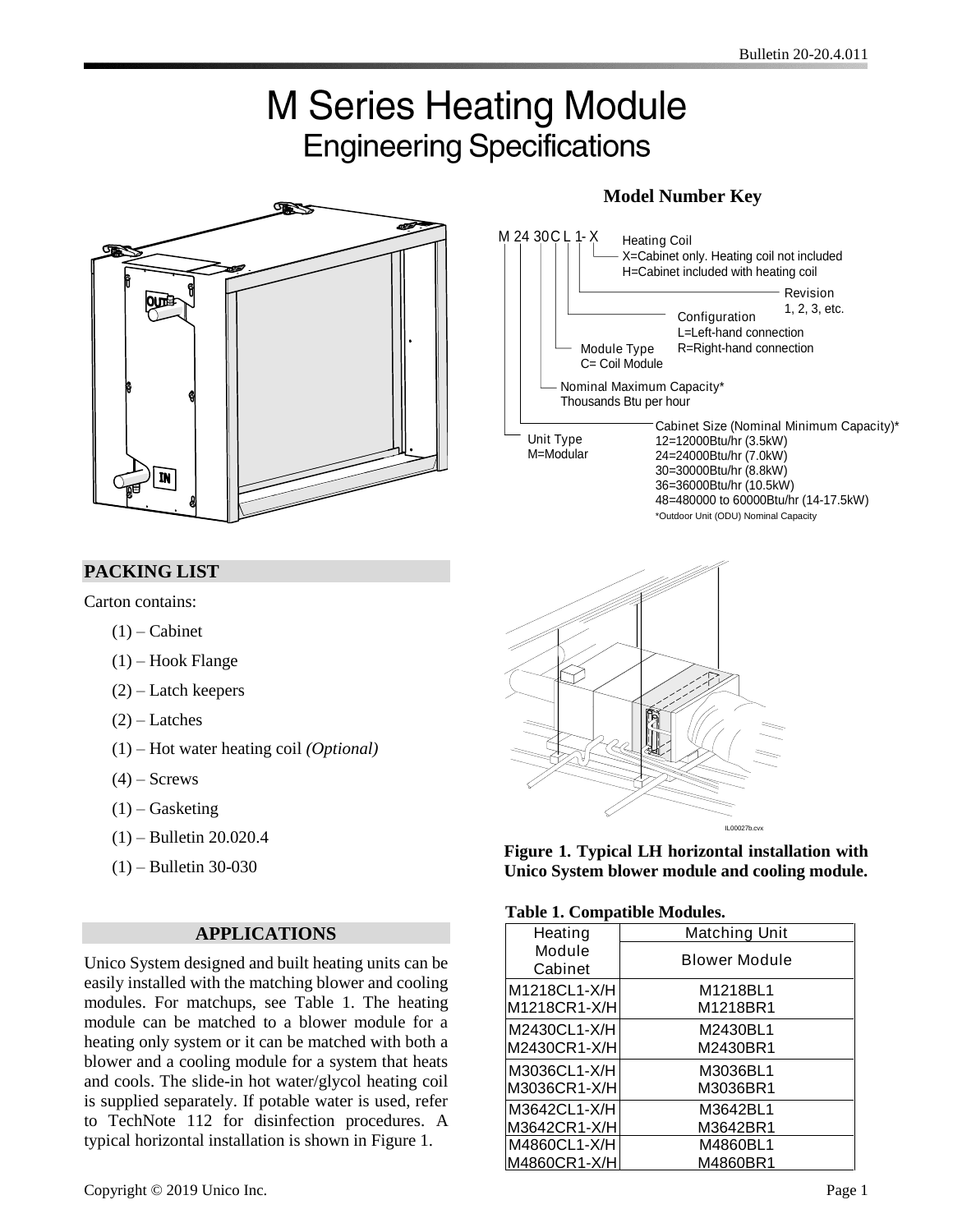#### **CABINET CONSTRUCTION**

The cabinet is constructed of 22 gauge (0.030 in, 0.76 mm) galvanized steel with removable access panels on both sides for ease of service. All access panels are secured with slotted hex head washer screws and hardened steel U-clip nuts to prevent stripping. The cabinet is fully lined with closed cell insulation. Easy snap latches are included for quick field assembly with the matching modules. See dimensional drawing for additional information.

#### **COIL CONSTRUCTION**

Unico designed and fabricated hot water coils are constructed of evenly spaced corrugated aluminum fins mechanically bonded to copper tubes. The tubes are ½-in. diameter on staggered centers. Full-collar fins provide greater tube-fin contact for excellent heat transfer. Each coil is pressure tested at the factory. Bleed and drain valves are provided on the headers outside the cabinet. Matching coils are available separately, or with the cabinet.

| M3642CL1-X/<br>M3036CL1-X/<br>M2430CL1-X/<br>M3642CR1-X,<br><b>Heating Module</b><br>M1218CL1-X<br>Cabinet Model No.<br>M4860CL1-X/<br>M2430CR1-X<br>M3036CR1-X<br>M4860CR1-X<br>HW-3642*<br><b>Heating Coil Model</b><br>HW-1218<br>HW-2430<br>HW-3036<br>No.<br>HW-4860*<br>Net Face Area<br>1.0(0.093)<br>$2.08$ $(0.19)$<br>3.43(0.32)<br>$2.60$ $(0.24)$<br>[ft <sup>2</sup> , $(m2)$ ]<br><b>Tube Diameter</b><br>$3/8$ (9.53)<br>$1/2$ $(12.7)$<br>$1/2$ $(12.7)$<br>$1/2$ $(12.7)$<br>[in., (mm)]<br><b>Heating Coil</b><br>Properties<br>Number of Rows<br>$\overline{4}$<br>4<br>4<br>$\overline{4}$<br><b>Fin Density</b><br>10 (394)<br>12<br>(472)<br>12 (472)<br>12<br>(472)<br>[fins/in., (fins/m)]<br><b>Water Connection</b><br>Size, ODF Sweat<br>5/8(15.9)<br>7/8<br>$7/8$ $(22.2)$<br>(22.2)<br>7/8<br>(22.2)<br>$[$ in., $(mm)]$<br>Design Pressure<br>150 (1034)<br>150<br>(1034)<br>150 (1034)<br>(1034)<br>150<br>[psig, (kPa)]<br>Coil Water Volume<br>0.3(1.2)<br>0.9<br>(3.4)<br>$1.1$ $(4.2)$<br>1.37<br>(5.2)<br>[gal., (L)]<br>Coil<br>19.0 (483)<br>24.5<br>(622)<br>(749)<br>(953)<br>29.5<br>37.5<br>A<br>Dimensions<br>B<br>4.0(101)<br>4.5<br>(115)<br>(115)<br>(115)<br>4.5<br>4.5<br>[in, (mm)]<br>20 (516)<br>(635)<br>Α<br>25<br>(762)<br>38<br>(965)<br>30<br>Cabinet<br><b>Dimensions</b><br>B<br>16 (406)<br>23<br>(584)<br>(711)<br>36<br>(914)<br>28<br>[in, (mm)]<br>$\mathsf{C}$<br>6(152)<br>12<br>(305)<br>12 (305)<br>12<br>(305)<br><b>Cabinet Only</b><br>17(7.9)<br>20<br>(9.1)<br>(11.3)<br>28<br>(12.7)<br>25<br>Shipping<br>$[$ lbs, $(kg)]$<br>Weight<br>8.5(3.8)<br>33<br>(15.0)<br>(20.4)<br>48<br>(21.8)<br>Coil Only<br>$[$ lbs, $(kg)]$<br>45 |  |  |  |  |
|------------------------------------------------------------------------------------------------------------------------------------------------------------------------------------------------------------------------------------------------------------------------------------------------------------------------------------------------------------------------------------------------------------------------------------------------------------------------------------------------------------------------------------------------------------------------------------------------------------------------------------------------------------------------------------------------------------------------------------------------------------------------------------------------------------------------------------------------------------------------------------------------------------------------------------------------------------------------------------------------------------------------------------------------------------------------------------------------------------------------------------------------------------------------------------------------------------------------------------------------------------------------------------------------------------------------------------------------------------------------------------------------------------------------------------------------------------------------------------------------------------------------------------------------------------------------------------------------------------------------------------------------------------------------------------------------------------|--|--|--|--|
|                                                                                                                                                                                                                                                                                                                                                                                                                                                                                                                                                                                                                                                                                                                                                                                                                                                                                                                                                                                                                                                                                                                                                                                                                                                                                                                                                                                                                                                                                                                                                                                                                                                                                                            |  |  |  |  |
|                                                                                                                                                                                                                                                                                                                                                                                                                                                                                                                                                                                                                                                                                                                                                                                                                                                                                                                                                                                                                                                                                                                                                                                                                                                                                                                                                                                                                                                                                                                                                                                                                                                                                                            |  |  |  |  |
|                                                                                                                                                                                                                                                                                                                                                                                                                                                                                                                                                                                                                                                                                                                                                                                                                                                                                                                                                                                                                                                                                                                                                                                                                                                                                                                                                                                                                                                                                                                                                                                                                                                                                                            |  |  |  |  |
|                                                                                                                                                                                                                                                                                                                                                                                                                                                                                                                                                                                                                                                                                                                                                                                                                                                                                                                                                                                                                                                                                                                                                                                                                                                                                                                                                                                                                                                                                                                                                                                                                                                                                                            |  |  |  |  |
|                                                                                                                                                                                                                                                                                                                                                                                                                                                                                                                                                                                                                                                                                                                                                                                                                                                                                                                                                                                                                                                                                                                                                                                                                                                                                                                                                                                                                                                                                                                                                                                                                                                                                                            |  |  |  |  |
|                                                                                                                                                                                                                                                                                                                                                                                                                                                                                                                                                                                                                                                                                                                                                                                                                                                                                                                                                                                                                                                                                                                                                                                                                                                                                                                                                                                                                                                                                                                                                                                                                                                                                                            |  |  |  |  |
|                                                                                                                                                                                                                                                                                                                                                                                                                                                                                                                                                                                                                                                                                                                                                                                                                                                                                                                                                                                                                                                                                                                                                                                                                                                                                                                                                                                                                                                                                                                                                                                                                                                                                                            |  |  |  |  |
|                                                                                                                                                                                                                                                                                                                                                                                                                                                                                                                                                                                                                                                                                                                                                                                                                                                                                                                                                                                                                                                                                                                                                                                                                                                                                                                                                                                                                                                                                                                                                                                                                                                                                                            |  |  |  |  |
|                                                                                                                                                                                                                                                                                                                                                                                                                                                                                                                                                                                                                                                                                                                                                                                                                                                                                                                                                                                                                                                                                                                                                                                                                                                                                                                                                                                                                                                                                                                                                                                                                                                                                                            |  |  |  |  |
|                                                                                                                                                                                                                                                                                                                                                                                                                                                                                                                                                                                                                                                                                                                                                                                                                                                                                                                                                                                                                                                                                                                                                                                                                                                                                                                                                                                                                                                                                                                                                                                                                                                                                                            |  |  |  |  |
|                                                                                                                                                                                                                                                                                                                                                                                                                                                                                                                                                                                                                                                                                                                                                                                                                                                                                                                                                                                                                                                                                                                                                                                                                                                                                                                                                                                                                                                                                                                                                                                                                                                                                                            |  |  |  |  |
|                                                                                                                                                                                                                                                                                                                                                                                                                                                                                                                                                                                                                                                                                                                                                                                                                                                                                                                                                                                                                                                                                                                                                                                                                                                                                                                                                                                                                                                                                                                                                                                                                                                                                                            |  |  |  |  |
|                                                                                                                                                                                                                                                                                                                                                                                                                                                                                                                                                                                                                                                                                                                                                                                                                                                                                                                                                                                                                                                                                                                                                                                                                                                                                                                                                                                                                                                                                                                                                                                                                                                                                                            |  |  |  |  |
|                                                                                                                                                                                                                                                                                                                                                                                                                                                                                                                                                                                                                                                                                                                                                                                                                                                                                                                                                                                                                                                                                                                                                                                                                                                                                                                                                                                                                                                                                                                                                                                                                                                                                                            |  |  |  |  |
|                                                                                                                                                                                                                                                                                                                                                                                                                                                                                                                                                                                                                                                                                                                                                                                                                                                                                                                                                                                                                                                                                                                                                                                                                                                                                                                                                                                                                                                                                                                                                                                                                                                                                                            |  |  |  |  |
|                                                                                                                                                                                                                                                                                                                                                                                                                                                                                                                                                                                                                                                                                                                                                                                                                                                                                                                                                                                                                                                                                                                                                                                                                                                                                                                                                                                                                                                                                                                                                                                                                                                                                                            |  |  |  |  |

### **HEATING MODULE SPECIFICATIONS**

**\*Note: The M3642CL1-X/M3642CR1-X AND M4860CL1-X/M4860CR1-X are identical parts and interchangeable.**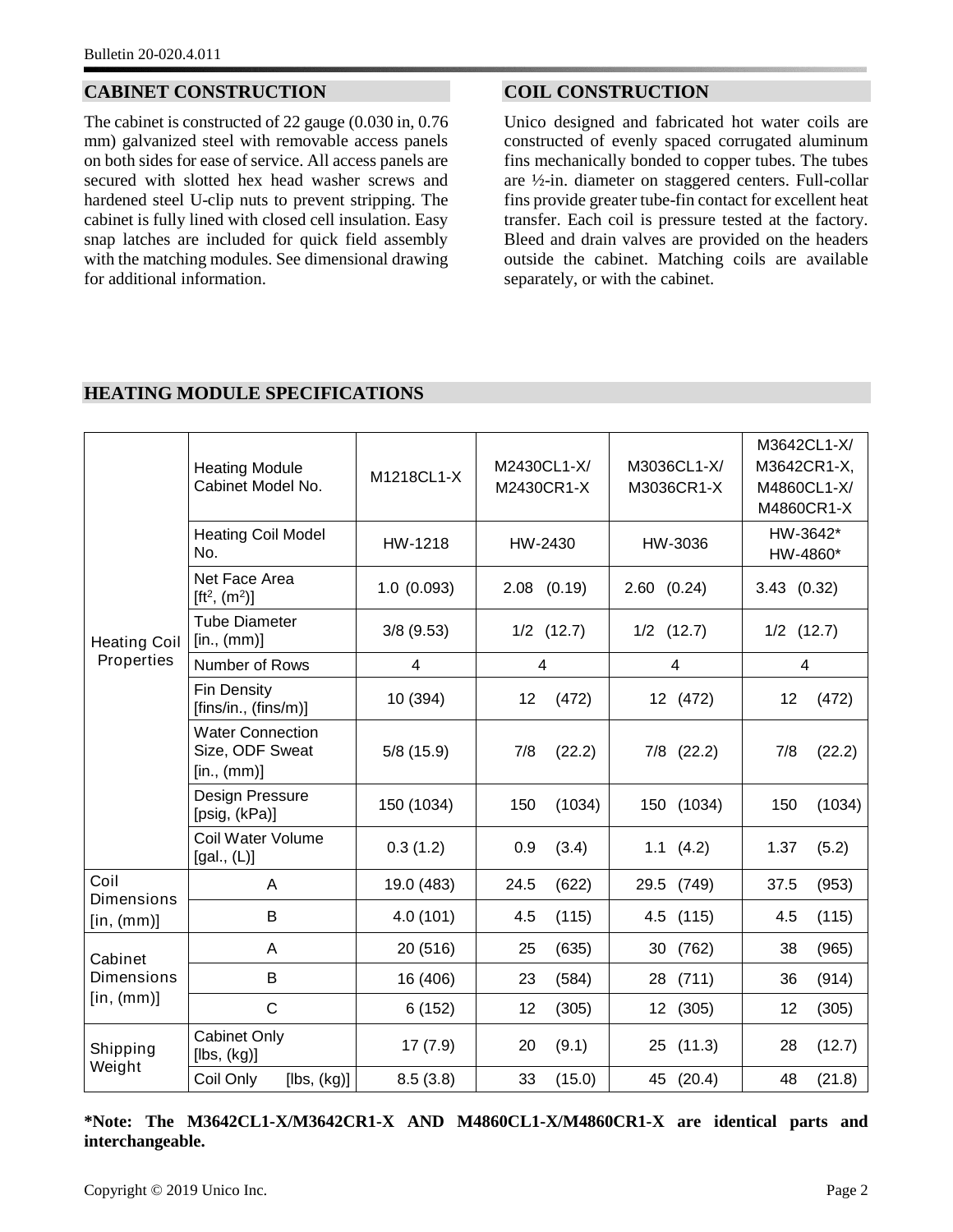## **DIMENSIONAL DATA**



\*RH heating module cabinet dimensions are the same as the LH cabinet dimensions.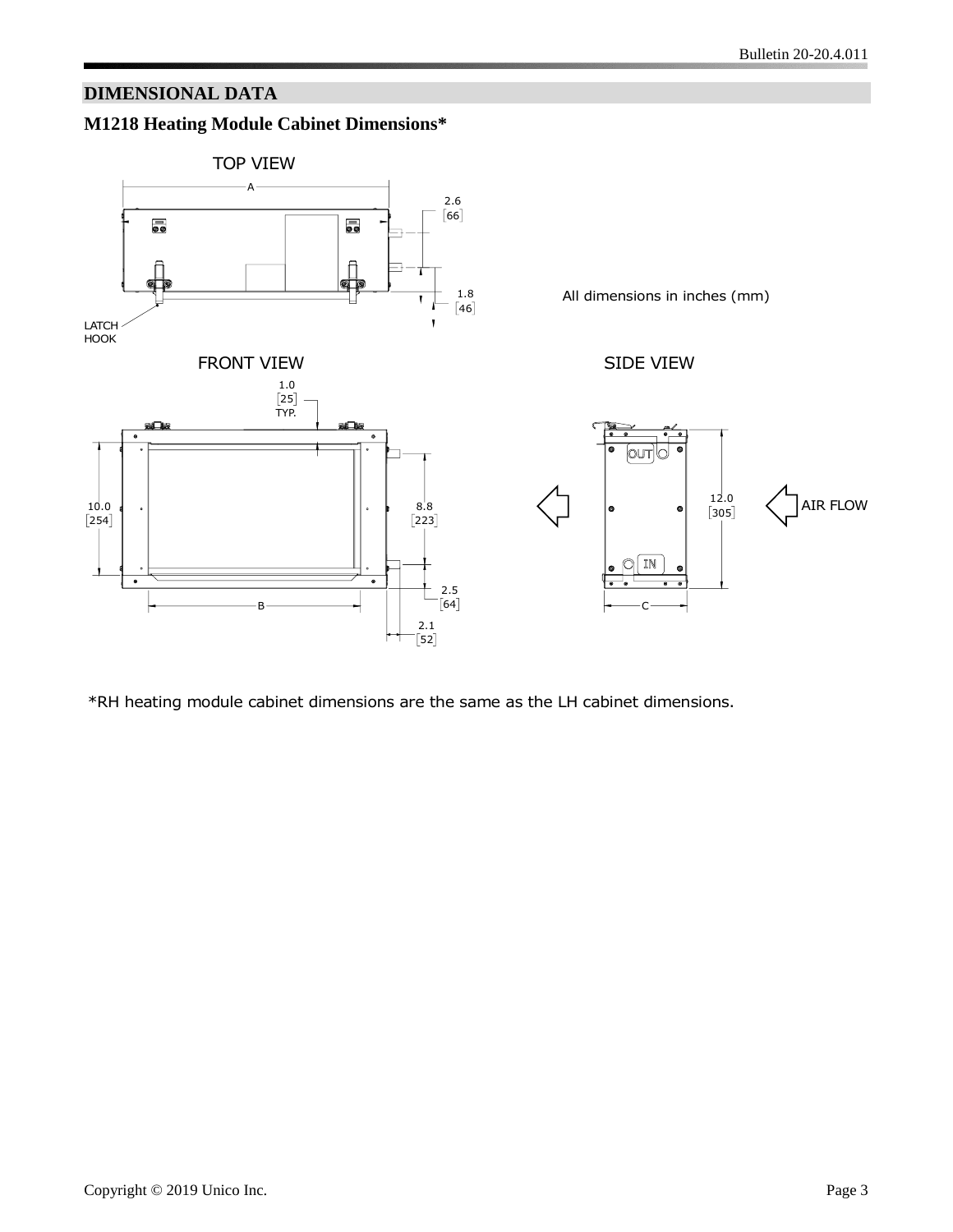#### **M2430/3036/3642/4860 Heating Module Cabinet Dimensions\***



\*RH heating module cabinet dimensions are the same as the LH cabinet dimensions.

# Heating Coil Dimensions

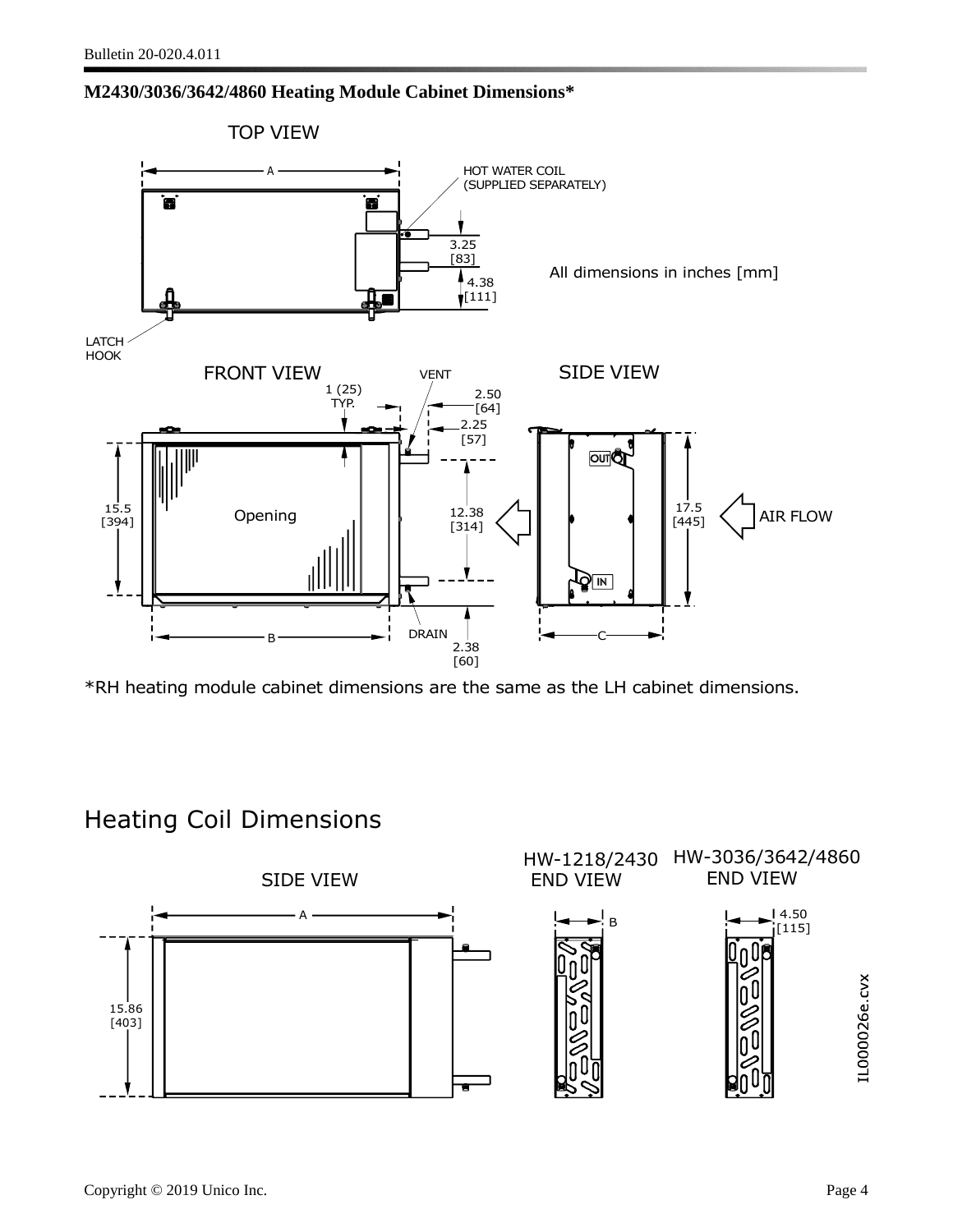# **HOT WATER COIL PERFORMANCE**

| HW1218                     |                 |                        |      |               |              |            |                       |            |                 |                          |                          |                  |      |
|----------------------------|-----------------|------------------------|------|---------------|--------------|------------|-----------------------|------------|-----------------|--------------------------|--------------------------|------------------|------|
| Entering<br>Water<br>Temp  |                 | <b>Water Flow Rate</b> |      | Airflow       |              |            |                       |            |                 |                          |                          | Water            |      |
|                            |                 |                        |      | <b>200CFM</b> | (94)<br>L/s) | 300CFM     | (142<br>$L/s$ )       | 400CFM     | (189<br>$L/s$ ) |                          |                          | Pressure<br>Drop |      |
|                            |                 |                        |      |               |              |            | <b>Total Capacity</b> |            |                 |                          |                          |                  |      |
| $\mathsf{P}$               | $\rm ^{\circ}C$ | <b>GPM</b>             | L/s  | <b>MBH</b>    | kW           | <b>MBH</b> | kW                    | <b>MBH</b> | kW              | <b>MBH</b>               | kW                       | ft.<br>W.C.      | kPa  |
|                            | 48.9            | $\overline{2}$         | 0.13 | 9.9           | 2.9          | 12.9       | 3.7                   | 15.1       | 4.4             | $\overline{\phantom{a}}$ | $\overline{\phantom{a}}$ | 0.8              | 2.4  |
| 120                        |                 | 4                      | 0.25 | 10.5          | 3.1          | 14.3       | 4.2                   | 17.4       | 5.0             | $\overline{\phantom{a}}$ | $\overline{\phantom{0}}$ | 3.2              | 9.6  |
|                            |                 | 6                      | 0.38 | 10.6          | 3.1          | 14.8       | 4.3                   | 18.2       | 5.3             | $\overline{\phantom{a}}$ | $\overline{\phantom{0}}$ | 7.0              | 21.0 |
|                            |                 | 2                      | 0.13 | 14.0          | 4.1          | 18.3       | 5.3                   | 21.4       | 6.2             | $\overline{\phantom{a}}$ | ٠                        | 0.8              | 2.4  |
| 140                        | 60.0            | 4                      | 0.25 | 14.7          | 4.3          | 20.2       | 5.9                   | 24.5       | 7.1             | $\overline{\phantom{a}}$ |                          | 3.1              | 9.6  |
|                            |                 | 6                      | 0.38 | 14.9          | 4.3          | 20.8       | 6.0                   | 25.7       | 7.5             | $\overline{\phantom{a}}$ | $\overline{\phantom{0}}$ | 6.9              | 21.0 |
|                            |                 | 2                      | 0.13 | 18.1          | 5.3          | 23.7       | 6.9                   | 27.8       | 8.0             | $\overline{\phantom{a}}$ | $\overline{\phantom{0}}$ | 0.8              | 2.4  |
| 160                        | 71.1            | $\overline{4}$         | 0.25 | 19.0          | 5.5          | 26.1       | 7.6                   | 31.7       | 9.2             | $\overline{\phantom{a}}$ |                          | 3.1              | 9.6  |
|                            |                 | 6                      | 0.38 | 19.2          | 5.6          | 26.9       | 7.8                   | 33.2       | 9.6             | $\overline{\phantom{a}}$ | $\overline{\phantom{0}}$ | 6.8              | 21.0 |
| Recommended No. of Outlets |                 | 6                      |      | 9             |              |            | 12                    |            |                 |                          |                          |                  |      |

| HW2430                     |      |                        |          |            |                 |            |              |                       |                 |                          |    |                  |      |
|----------------------------|------|------------------------|----------|------------|-----------------|------------|--------------|-----------------------|-----------------|--------------------------|----|------------------|------|
| Entering<br>Water<br>Temp  |      | <b>Water Flow Rate</b> |          |            | Airflow         |            |              |                       |                 |                          |    |                  |      |
|                            |      |                        |          | 400CFM     | (189<br>$L/s$ ) | 500CFM     | (236<br>L/s) | 600CFM                | (283<br>$L/s$ ) |                          |    | Pressure<br>Drop |      |
|                            |      |                        |          |            |                 |            |              | <b>Total Capacity</b> |                 |                          |    |                  |      |
| °F                         | °C   | GPM                    | L/s      | <b>MBH</b> | kW              | <b>MBH</b> | kW           | <b>MBH</b>            | kW              | <b>MBH</b>               | kW | ft. w.c.         | kPa  |
|                            |      | 4                      | 0.25     | 19.3       | 5.7             | 23.0       | 6.7          | 26.7                  | 7.8             |                          | ۰. | 4.5              | 13.5 |
| 120                        | 48.9 | 6                      | 0.38     | 19.7       | 5.8             | 23.8       | 7.0          | 27.7                  | 8.1             |                          | ۰. | 9.7              | 29.0 |
|                            |      | 8                      | 0.50     | 19.9       | 5.8             | 24.1       | 7.1          | 28.2                  | 8.3             |                          | ٠  | 16.8             | 50.2 |
|                            |      | 4                      | 0.25     | 27.1       | 7.9             | 32.4       | 9.5          | 37.5                  | 11.0            |                          | ۰  | 4.3              | 12.9 |
| 140                        | 60.0 | 6                      | 0.38     | 27.7       | 8.1             | 33.4       | 9.8          | 38.9                  | 11.4            |                          | ۰. | 9.3              | 27.8 |
|                            |      | 8                      | 0.50     | 27.9       | 8.2             | 33.8       | 9.9          | 39.5                  | 11.6            | $\overline{\phantom{0}}$ | ۰. | 16.1             | 48.1 |
|                            |      | 4                      | 0.25     | 34.9       | 10.2            | 41.8       | 12.3         | 48.4                  | 14.2            |                          | -  | 4.1              | 12.3 |
| 160                        | 71.1 | 6                      | 0.38     | 35.6       | 10.4            | 43.0       | 12.6         | 50.1                  | 14.7            |                          | -  | 8.9              | 26.6 |
|                            |      | 8                      | 0.50     | 36         | 10.6            | 43.6       | 12.8         | 50.9                  | 14.9            |                          |    | 15.4             | 46.0 |
| Recommended No. of Outlets |      | 12                     | 18<br>15 |            |                 |            |              |                       |                 |                          |    |                  |      |

| HW3036                     |               |                        |      |         |                       |            |              |        |                 |        |                  |                  |       |      |      |      |      |      |      |     |      |
|----------------------------|---------------|------------------------|------|---------|-----------------------|------------|--------------|--------|-----------------|--------|------------------|------------------|-------|------|------|------|------|------|------|-----|------|
| Entering                   |               |                        |      | Airflow |                       |            |              |        |                 |        |                  |                  | Water |      |      |      |      |      |      |     |      |
|                            | Water<br>Temp | <b>Water Flow Rate</b> |      | 500CFM  | (236)<br>L/s)         | 600CFM     | (283<br>L/s) | 700CFM | (330<br>$L/s$ ) | 800CFM | (378)<br>$L/s$ ) | Pressure<br>Drop |       |      |      |      |      |      |      |     |      |
|                            |               |                        |      |         | <b>Total Capacity</b> |            |              |        |                 |        |                  |                  |       |      |      |      |      |      |      |     |      |
| °F                         | °C            | <b>GPM</b>             | L/s  | MBH     | kW                    | <b>MBH</b> | kW           | MBH    | kW              | MBH    | kW               | ft. w.c.         | kPa   |      |      |      |      |      |      |     |      |
|                            |               | 2                      | 0.13 | 22.0    | 6.4                   | 25.0       | 7.3          | 27.5   | 8.1             | 29.8   | 8.7              | 2.3              | 6.9   |      |      |      |      |      |      |     |      |
|                            | 48.9          | 4                      | 0.25 | 22.8    | 6.7                   | 26.2       | 7.7          | 29.2   | 8.6             | 32.0   | 9.4              | 4.9              | 14.6  |      |      |      |      |      |      |     |      |
| 120                        |               | 6                      | 0.38 | 23.2    | 6.8                   | 26.8       | 7.9          | 30.1   | 8.8             | 33.1   | 9.7              | 8.4              | 25.1  |      |      |      |      |      |      |     |      |
|                            |               | 8                      | 0.50 | 23.4    | 6.9                   | 27.1       | 8.0          | 30.6   | 9.0             | 33.7   | 9.9              | 12.8             | 38.2  |      |      |      |      |      |      |     |      |
|                            |               | 2                      | 0.13 | 30.9    | 9.1                   | 35.1       | 10.3         | 38.7   | 11.4            | 41.9   | 12.3             | 2.3              | 6.9   |      |      |      |      |      |      |     |      |
| 140                        |               | 4                      | 0.25 | 32.0    | 9.4                   | 36.8       | 10.8         | 41.1   | 12.0            | 45.0   | 13.2             | 4.8              | 14.3  |      |      |      |      |      |      |     |      |
|                            |               |                        |      | 60.0    |                       |            |              |        |                 | 6      | 0.38             | 32.5             | 9.5   | 37.6 | 11.0 | 42.2 | 12.4 | 46.5 | 13.6 | 8.2 | 24.5 |
|                            |               | 8                      | 0.50 | 32.8    | 9.6                   | 38.1       | 11.2         | 42.9   | 12.6            | 47.4   | 13.9             | 12.5             | 37.4  |      |      |      |      |      |      |     |      |
|                            |               | 2                      | 0.13 | 39.9    | 11.7                  | 45.3       | 13.3         | 50.0   | 14.7            | 54.2   | 15.9             | 2.2              | 6.6   |      |      |      |      |      |      |     |      |
| 160                        | 71.1          | 4                      | 0.25 | 41.3    | 12.1                  | 47.5       | 13.9         | 53.0   | 15.5            | 58.1   | 17.0             | 4.7              | 14.0  |      |      |      |      |      |      |     |      |
|                            |               | 6                      | 0.38 | 41.9    | 12.3                  | 48.5       | 14.2         | 54.5   | 16.0            | 59.9   | 17.6             | 8.0              | 23.9  |      |      |      |      |      |      |     |      |
|                            |               | 8                      | 0.50 | 42.2    | 12.4                  | 49.0       | 14.4         | 55.3   | 16.2            | 61.0   | 17.9             | 12.2             | 36.5  |      |      |      |      |      |      |     |      |
| Recommended No. of Outlets |               | 18<br>15               |      |         | 21<br>24              |            |              |        |                 |        |                  |                  |       |      |      |      |      |      |      |     |      |

Capacities are based on 70°F (21°C) return air temperature (*Tin*) Conversion Factors:  $MBH = 1000$  Btu/hr, 1 kW = 3413 Btu/hr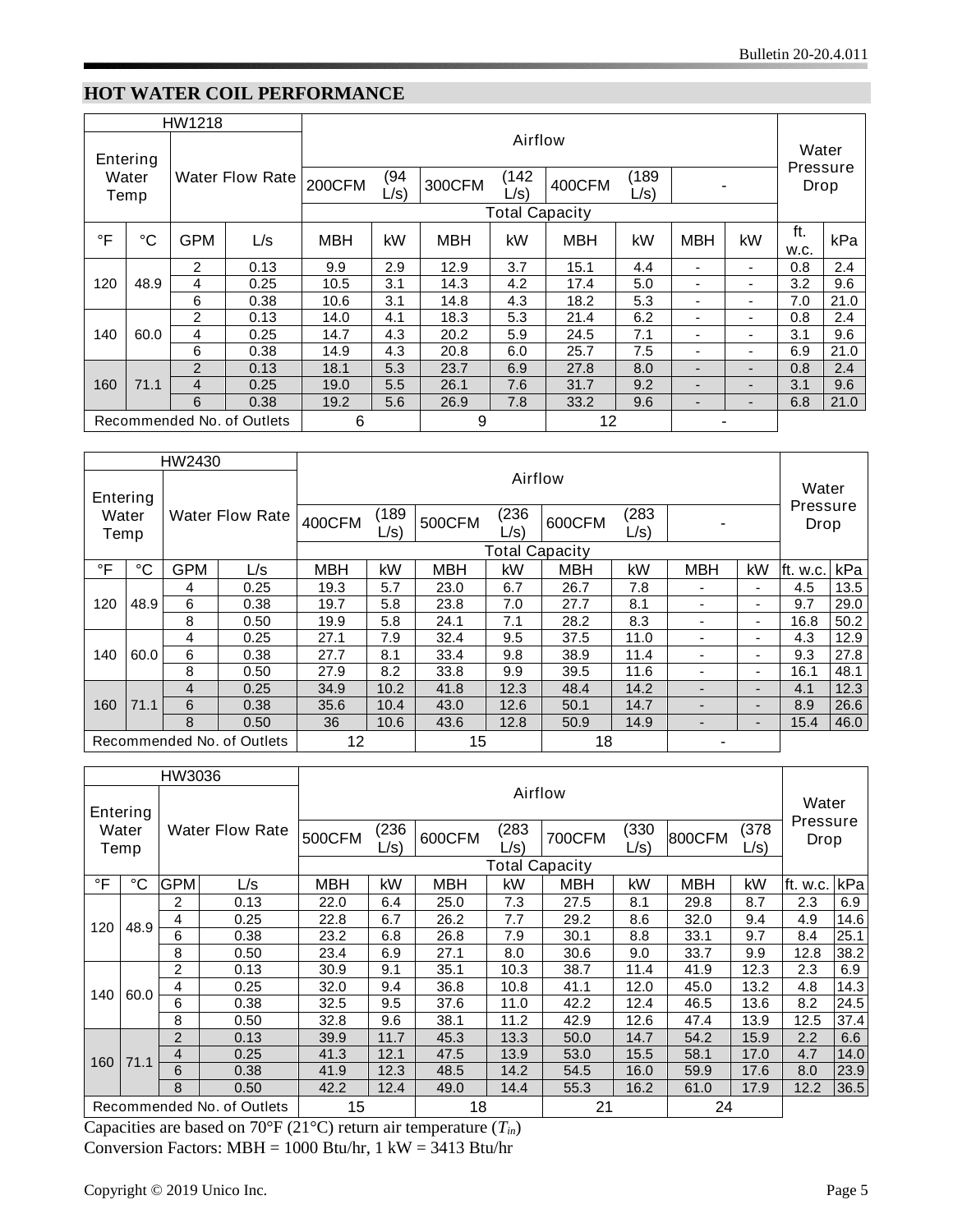| HW3642                        |             |                |                        |            |         |        |         |                       |         |         |         |       |      |      |      |      |     |      |
|-------------------------------|-------------|----------------|------------------------|------------|---------|--------|---------|-----------------------|---------|---------|---------|-------|------|------|------|------|-----|------|
| HW4860                        |             |                |                        |            |         |        | Airflow |                       |         |         |         |       |      |      |      |      |     |      |
|                               |             |                |                        |            |         |        |         |                       |         |         |         | Water |      |      |      |      |     |      |
|                               | Entering    |                |                        |            |         |        |         |                       |         |         |         |       |      |      |      |      |     |      |
|                               | Water       |                | Water Flow Rate 600CFM |            | (283)   | 800CFM | (378    | 1000CFM               | (472)   | 1250CFM | (590    | Drop  |      |      |      |      |     |      |
|                               | Temp        |                |                        |            | $L/s$ ) |        | $L/s$ ) |                       | $L/s$ ) |         | $L/s$ ) |       |      |      |      |      |     |      |
|                               |             |                |                        |            |         |        |         | <b>Total Capacity</b> |         |         |         |       |      |      |      |      |     |      |
| $\circ$ F                     | $^{\circ}C$ | <b>GPM</b>     | L/s                    | <b>MBH</b> | kW      | MBH    | kW      | <b>MBH</b>            | kW      | MBH     | kW      | ft.   | kPa  |      |      |      |     |      |
|                               |             |                |                        |            |         |        |         |                       |         |         |         | w.c.  |      |      |      |      |     |      |
|                               |             | 4              | 0.13                   | 28.8       | 8.4     | 35.0   | 10.3    | 39.9                  | 11.7    | 45.0    | 13.2    | 2.7   | 8.1  |      |      |      |     |      |
| 120                           | 48.9        | 6              | 0.25                   | 30.1       | 8.8     | 37.3   | 10.9    | 43.4                  | 12.7    | 49.9    | 14.6    | 5.8   | 17.3 |      |      |      |     |      |
|                               |             | 8              | 0.38                   | 30.7       | 9.0     | 38.5   | 11.3    | 45.2                  | 13.2    | 52.5    | 15.4    | 10.0  | 29.9 |      |      |      |     |      |
|                               |             | 10             | 0.50                   | 31.0       | 9.1     | 39.2   | 11.5    | 46.2                  | 13.5    | 54.1    | 15.9    | 15.3  | 45.7 |      |      |      |     |      |
|                               |             | 4              | 0.13                   | 40.5       | 11.9    | 49.3   | 14.4    | 56.2                  | 16.5    | 63.4    | 18.6    | 2.6   | 7.8  |      |      |      |     |      |
|                               |             | $\,6$          | 0.25                   | 42.2       | 12.4    | 52.5   | 15.4    | 61.0                  | 17.9    | 70.2    | 20.6    | 5.5   | 16.4 |      |      |      |     |      |
| 140                           | 60.0        |                |                        |            |         |        | 8       | 0.38                  | 43.1    | 12.6    | 54.1    | 15.9  | 63.4 | 18.6 | 73.8 | 21.6 | 9.6 | 28.7 |
|                               |             | 10             | 0.50                   | 43.5       | 12.7    | 55.0   | 16.1    | 64.9                  | 19.0    | 76.0    | 22.3    | 14.6  | 43.6 |      |      |      |     |      |
|                               |             | $\overline{4}$ | 0.13                   | 52.2       | 15.3    | 63.5   | 18.6    | 72.5                  | 21.2    | 81.8    | 24.0    | 2.5   | 7.5  |      |      |      |     |      |
| 160                           | 71.1        | $6\phantom{1}$ | 0.25                   | 54.4       | 15.9    | 67.6   | 19.8    | 78.6                  | 23.0    | 90.5    | 26.5    | 5.3   | 15.8 |      |      |      |     |      |
|                               |             | 8              | 0.38                   | 55.4       | 16.2    | 69.6   | 20.4    | 81.8                  | 24.0    | 95.2    | 27.9    | 9.2   | 27.5 |      |      |      |     |      |
|                               |             | 10             | 0.50                   | 56.0       | 16.4    | 70.8   | 20.7    | 83.6                  | 24.5    | 98.0    | 28.7    | 14.0  | 41.8 |      |      |      |     |      |
| Recommended No. of<br>Outlets |             | 18             |                        |            | 24      |        | 30      |                       | 37      |         |         |       |      |      |      |      |     |      |

#### WARNING

TO PREVENT INJURY OR DAMAGE FROM HIGH TEMPERATURES, DO NOT INSTALL FLOOR OUTLETS WHEN OPERATING IN THE SHADED AREA. DISCHARGE TEMPERATURES IN THIS RANGE CAN EXCEED 160°F (71°C)

| Coil Air Pressure Drop |         |             |                    |                 |                 |  |  |  |  |  |  |
|------------------------|---------|-------------|--------------------|-----------------|-----------------|--|--|--|--|--|--|
| Air Flow<br>Rate       |         |             |                    |                 |                 |  |  |  |  |  |  |
| <b>CFM</b>             | $m^3/s$ | HW-1218     | HW-3036<br>HW-2430 |                 |                 |  |  |  |  |  |  |
| 200                    | (0.09)  | 0.06(0.015) |                    |                 |                 |  |  |  |  |  |  |
| 300                    | (0.14)  | 0.07(0.017) |                    |                 |                 |  |  |  |  |  |  |
| 400                    | (0.19)  | 0.09(0.022) | 0.07<br>(0.017)    | 0.05<br>(0.012) |                 |  |  |  |  |  |  |
| 500                    | (0.24)  |             | (0.025)<br>0.10    | 0.07<br>(0.017) |                 |  |  |  |  |  |  |
| 600                    | (0.28)  |             | (0.030)<br>0.12    | 0.09<br>(0.022) | 0.06<br>(0.015) |  |  |  |  |  |  |
| 700                    | (0.33)  |             |                    | 0.11<br>(0.027) | 0.08<br>(0.020) |  |  |  |  |  |  |
| 800                    | (0.38)  |             |                    | 0.13<br>(0.033) | 0.09<br>(0.022) |  |  |  |  |  |  |
| 900                    | (0.42)  |             |                    | (0.040)<br>0.16 | 0.11<br>(0.027) |  |  |  |  |  |  |
| 1000                   | (0.47)  |             |                    |                 | 0.13<br>(0.033) |  |  |  |  |  |  |
| 1100                   | (0.52)  |             |                    | 0.15<br>(0.037) |                 |  |  |  |  |  |  |
| 1250                   | (0.59)  |             |                    |                 | 0.18<br>(0.045) |  |  |  |  |  |  |

Note: Evaluated at 70°F db/21°F wb